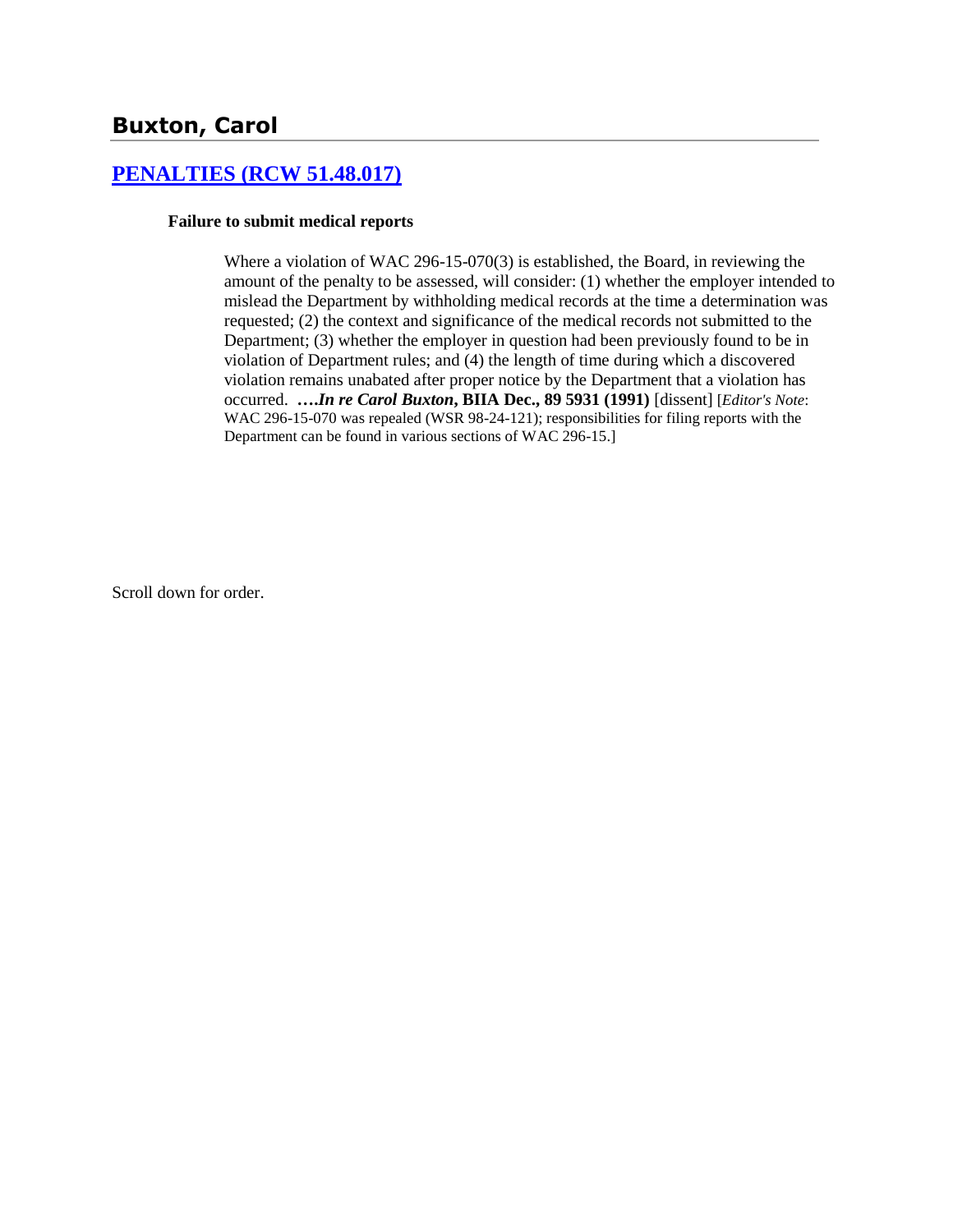#### **BEFORE THE BOARD OF INDUSTRIAL INSURANCE APPEALS STATE OF WASHINGTON**

**IN RE: CAROL M. BUXTON ) DOCKET NO. 89 5931**

**CLAIM NO. T-134675 ) DECISION AND ORDER**

APPEARANCES:

Claimant, Carol M. Buxton, by None

Self-Insured Employer, Marriott Corporation, by Crawford & Company, per Heather Foster and Douglas K. Abrams, Worker Compensation Specialists

**)**

Department of Labor and Industries, by The Attorney General, per Kent E. Mumma, Assistant, and Gary W. McGuire, Paralegal

This is an appeal filed by the self-insured employer, Marriott Corporation, on December 18, 1989 from an order of the Department of Labor and Industries dated November 7, 1989 which adhered to the provisions of an order dated October 9, 1989 which assessed a penalty against Marriott Corporation in the amount of \$500.00 under RCW 51.48.080 for failure to comply with WAC 296-15-070(3), which requires that all medical reports and other pertinent information in the self-insurer's possession not previously forwarded to the Department must be submitted with all determination requests. **AFFIRMED**.

# **PROCEDURAL AND EVIDENTIARY MATTERS**

Pursuant to RCW 51.52.104 and RCW 51.52.106, this matter is before the Board for review and decision on a timely Petition for Review filed by the Department of Labor and Industries to a Proposed Decision and Order issued on July 24, 1990, in which it was concluded that the employer did not commit the violation as alleged and in which the order dated November 7, 1989 was reversed.

The Board has reviewed the evidentiary rulings in the record of proceedings and finds that no prejudicial error was committed and said rulings are hereby affirmed.

In its Petition for Review, the Department argues that the specific amount of penalty assessed is not properly before the Board, rather only whether a violation occurred. We disagree. The appealed order sets a specific penalty amount of \$500.00 which was the maximum allowed by RCW 51.48.080. The notice of appeal filed on behalf of the Marriott Corporation expressed "disgust with a fine of \$500 over a human error" in the broader context of denying that any violation had occurred. Appeal letter of December 13, 1989. The appealed order and the notice of appeal are sufficient to put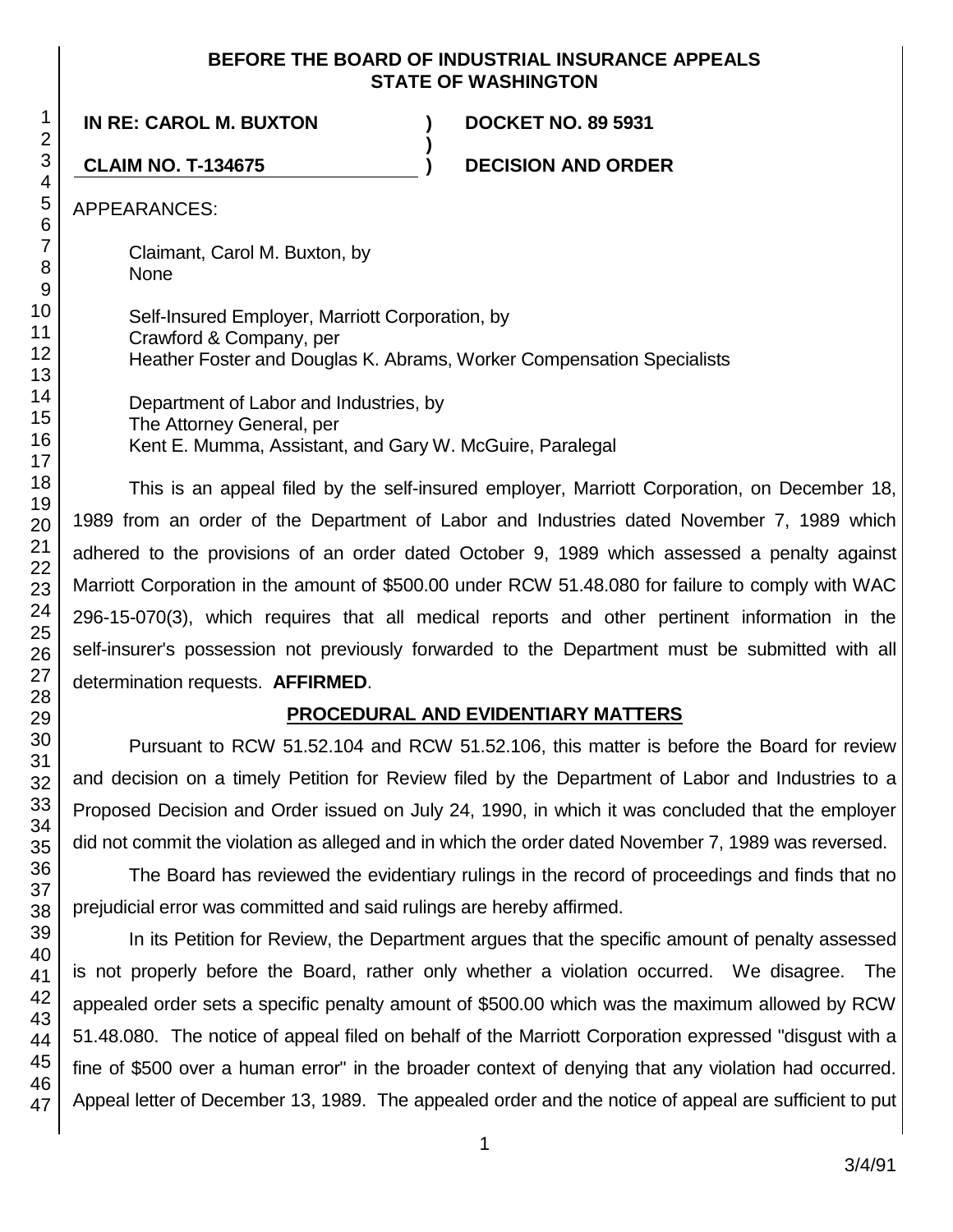the specific amount of penalty before us. Brakus v. Dep't of Labor & Indus., 48 Wn.2d 218, 220, 292 P.2d 865 (1956) and Lenk v. Dep't of Labor & Indus., 3 Wn.App. 977, 982, 478 P.2d 761 (1970).

The Department contends that the Crawford & Company Worker Compensation Specialist, Heather Foster, for Marriott Corporation, waived the issue of the specific penalty amount during a colloquy following her testimony on June 4, 1990. We have carefully reviewed the transcript of that discussion before our industrial appeals judge. Although it is clear that the Department's counsel initiated the discussion for the purpose of limiting the issues on appeal, we are equally convinced that Ms. Foster did not understand that she was being asked to legally bind the Marriott Corporation to a narrower limitation of the issues on appeal than established by the Department order and the notice of appeal. Ms. Foster's response to our industrial appeals judge's final question on the matter was equivocal at best. Although she stated the dispute was over the "penalty itself" and the "amount at this point is irrelevant", she in the same breath raised the possibility that the matter should be "concluded" for a considerably lower penalty. 6/4/90 Tr. at 11. The amount of penalty is properly before us.

#### **DECISION**

The issues in this appeal are properly identified in the Proposed Decision and Order: first, whether the Marriott Corporation violated WAC 296-15-070(3) and thereby, RCW 51.48.080, by failing to submit to the Department all medical reports and other pertinent information in its possession at the time of its request for a final determination on Ms. Buxton's industrial injury claim  $1$ ; and, secondly, if a violation occurred, whether \$500.00 is an appropriate penalty amount. With regard to the first issue of whether a violation occurred, this case turns on the factual question of whether the Marriott Corporation, through Crawford & Company Worker Compensation Specialist Heather Foster,

### <sup>1</sup>WAC 296-15-070(3):F

A self-insurer shall file a complete and accurate supplemental or final report on injury or occupational disease claims resulting in time loss payments, ... at the following times:

> (c) On the date a determination is requested or date temporary disability claim is closed....

All medical reports and other pertinent information in the self-insurer's possession not previously forwarded to the department must be submitted with the request for all determinations. (Emphasis supplied)

RCW 51.48.080: "Every person, firm or corporation who violates or fails to obey, observe or comply with any rule of the department promulgated under authority of this title, shall be subject to a penalty of not to exceed five hundred dollars."

l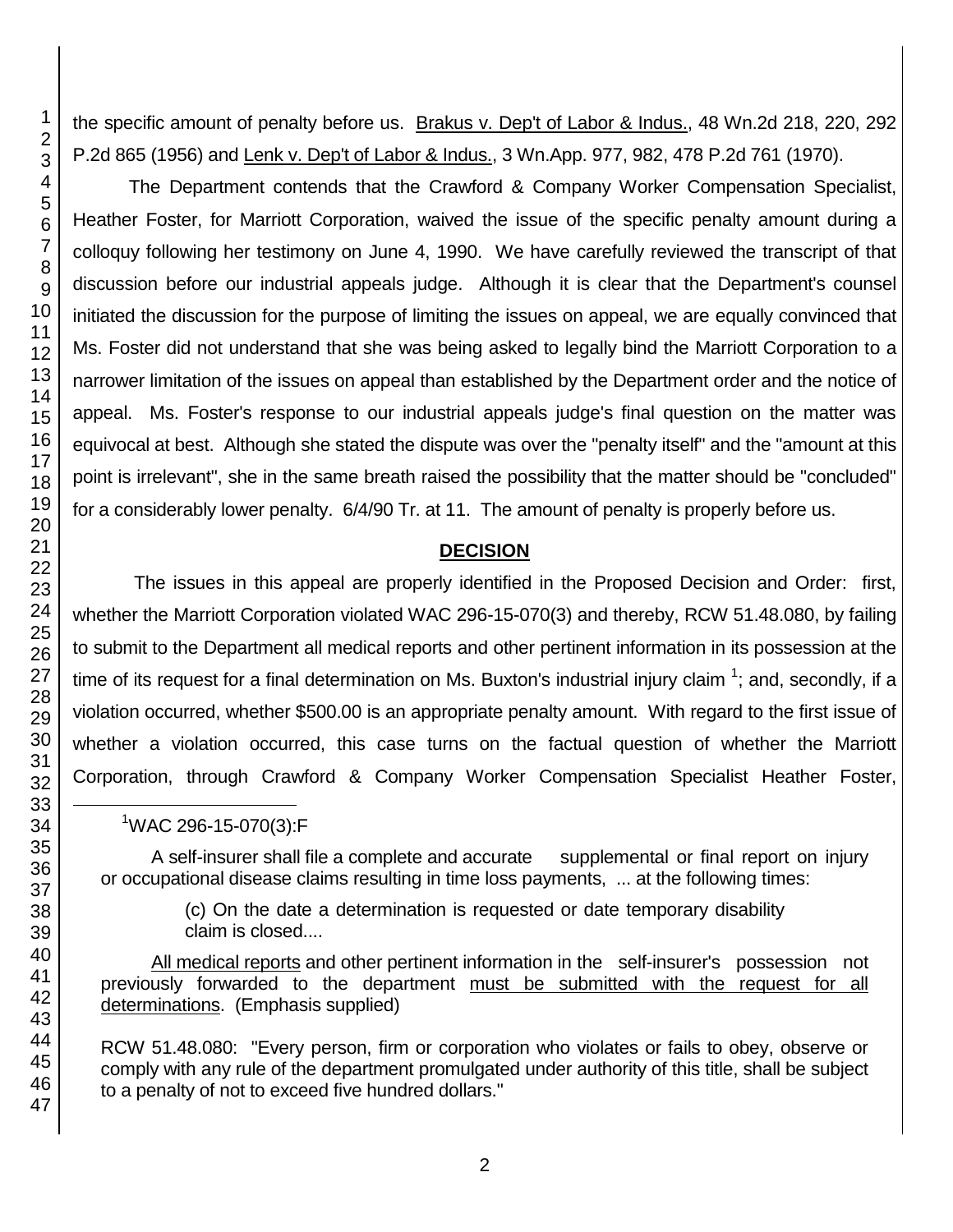enclosed Ms. Buxton's medical records along with the other documents forwarded to the Department upon request for claim closure. We find that a violation occurred in that all of the medical records in the Marriott Corporation's possession were not forwarded to the Department. We further find that a penalty in the amount of \$500.00 is appropriate.

George Pickett, then a Department disability adjudicator, testified that he received from Crawford & Company on May 15, 1989 an SIF-5 claim closure request, along with an original SIF-2 report of accident, the physician's initial report, an independent medical evaluation report dated April 6, 1989 and a letter of concurrence signed by attending Dr. Mark Hauck. Mr. Pickett testified that he did not receive the remaining treatment records with these materials.

In contrast, Heather Foster stated that she fully understood that all treatment records should have been enclosed with the other materials, and that she in fact placed the treatment records in the envelope herself with the other materials identified as received by Mr. Pickett. Our industrial appeals judge noted that Ms. Foster testified it was always her practice to mail treatment records when requesting a final determination, that she had never failed to do so in the past, and that she personally did so upon this occasion. We note that Ms. Foster also indicated she sealed the envelope and placed the envelope in the "outgoing mail" where "they referring to someone else meter them and mail them." 6/4/90 Tr. at 6. Relying upon this information, our industrial appeals judge found that there was sufficient proof of mailing to create a presumption that the documents in their entirety were eventually received by the Department in due course, citing ER 406 and Kaiser Aluminum v. Dep't of Labor & Indus., 57 Wn.App. 886, 791 P.2d 228 (1990). Ms. Foster offered the explanation that the medical records became separated from the other documentary materials at the Department and, thus, did not reach Mr. Pickett, although received by the Department.

The Proposed Decision and Order does not provide a detailed analysis of whether Ms. Foster's testimony taken alone creates a presumption of mailing in view of Kaiser Aluminum, supra. In Kaiser Aluminum, the court explained that ER 406  $^2$  does not relieve a party seeking to establish a presumption of receipt by mailing of the burden of presenting additional proof to establish that the

l

<sup>&</sup>lt;sup>2</sup> RULE 406. HABIT; ROUTINE PRACTICE

Evidence of the habit of a person or of the routine practice of an organization, whether corroborated or not and regardless of the presence of eyewitnesses, is relevant to prove that the conduct of the person or organization on a particular occasion was in conformity with the habit or routine practice.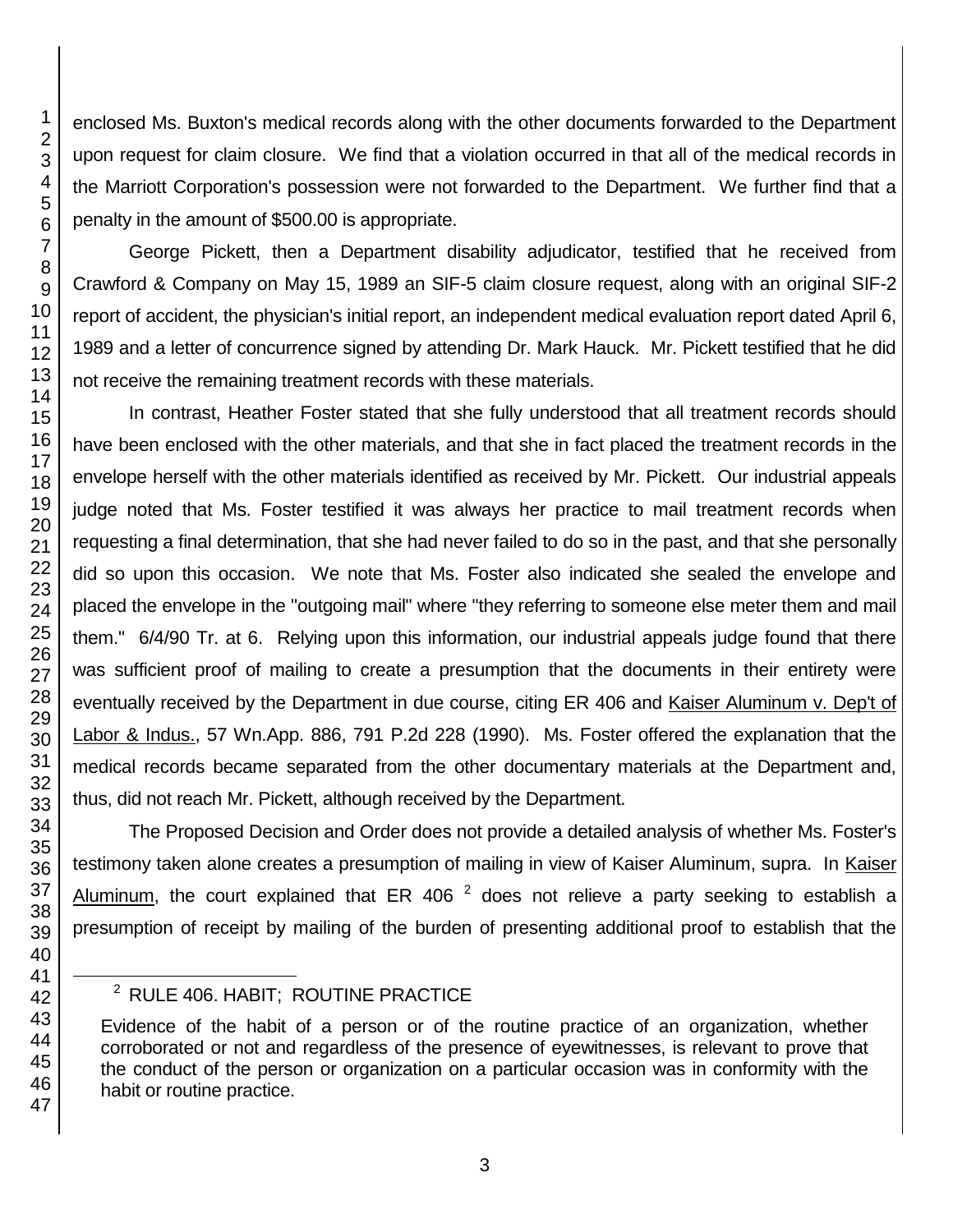office custom and routine was in fact followed after the originator of the material placed it in the "out" box. Rather, ER 406 is simply a rule regarding the relevancy of evidence, designed to allow a court more discretion in the admission of evidence. Kaiser Aluminum, 57 Wn.App. at 891. See also, In re Edward S. Morgan, BIIA Dec., 09,667 (1959) and In re John T. Karns, BIIA Dec., 05,181 (1956).

The Department did not object to Ms. Foster's testimony concerning her routine. Likewise, the determining issue in this case is not the fact of mailing and receipt, but rather the content of the mailing. Since the Department acknowledges that it received the packet of materials from Ms. Foster, it is obvious that none of the requirements of the cases which we have just cited need be met in order to establish some presumption of receipt of a packet.

However, it is likewise true that these cases do not lend any greater credence or weight to Ms. Foster's testimony on the critical issue, that is, whether she in fact placed the medical treatment records in the packet before it was sealed. The cases we have cited are more pertinent here for the proposition that any presumption of receipt is a rebuttable presumption. Although testimony establishing a mailing is prima facie evidence of receipt, it is nothing more, and it will have but little weight against positive testimony that an alleged mailing was not received. In re Edward S. Morgan, supra, at 4.

We are convinced that Ms. Foster is in error in her belief that she placed the medical treatment records in the packet which the Department received. Ms. Foster placed a check in the box at the bottom of the SIF- 5 form, beside language indicating "Final Determination Requested of the Department of Labor and Industries. Copies of medical reports and pertinent information attached". 6/4/90 Tr. at 7. However, elsewhere in the remarks section of the form, Ms. Foster wrote: "Per attached IME and concurrence from the attending physician, we request closure based on the rating given by Doctor Cooke." 6/27/90 Tr. at 6 and 6/4/90 Tr. at 6. Thus, the only indication in Ms. Foster's own writing coincides with the Department's testimony as to exactly what medical records were in fact received. Her statement in the remarks section omitted reference to the medical treatment records while specifically identifying all of the other medical materials.

Secondly, Mr. Pickett indicated that he has worked at the Department five years and that he is not aware of any instance in the past where he had received at his desk only a portion of the documents actually mailed and not the rest. Department clerical supervisor Sherry Torrez has worked at the Department 24 years and as a clerical supervisor since 1983. She acknowledged past instances where mail was lost and not received by the Department at all, and very rare instances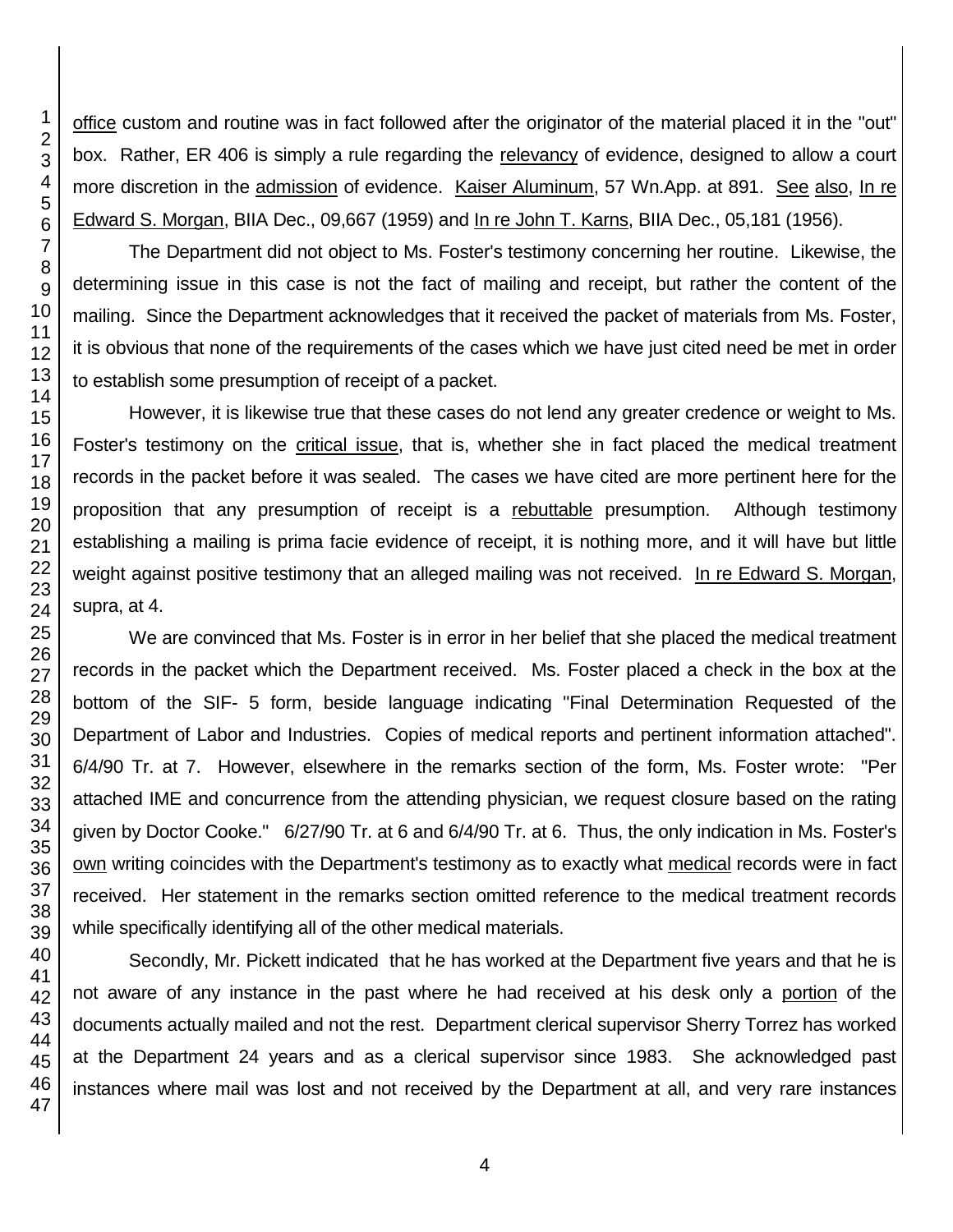where documents within packets became separated. Her experience, however, is that the documents do not remain separated for very long. Although somewhat equivocal, her response to the question as to whether there have ever been instances where material had remained separated and not found within the Department was essentially consistent with Mr. Pickett's experience: "No, not that I know of. They usually always get back together." 6/27/90 Tr. at 14.

We further note that Ms. Foster provided an account of the manner in which she arranged the materials within the packet. By her own account, the medical treatment records, if enclosed at all, would have been in the center portion of the stack rather than on the top or the bottom. Considering this along with the testimony of Mr. Pickett and Ms. Torrez, we find it more reasonable to believe that Ms. Foster simply neglected to include the medical treatment records, than that they were received by the Department but somehow lost. It seems unlikely that the only materials lost by the Department would have been treatment records from the center portion of the packet.

Third, other circumstantial evidence casts doubt upon Ms. Foster's or other Crawford & Company staff adherence to dependable office procedures concerning communications, at least pertaining to this claim. On June 12, 1989, Mr. Pickett sent a speed note to Crawford & Company requesting the medical treatment records which he noted were absent. The whereabouts of this communication is not known, as Ms. Foster said she never received the speed note. On June 23, 1989, Ms. Foster directed a letter to the Department inquiring as to the status of her request for a determination on the claim. On July 7, 1989, Mr. Pickett mailed to Crawford & Company a copy of the previously referenced speed note requesting the medical treatment records. Ms. Foster indicated that she did not receive this second communication of the speed note herself until August 1, 1989, and that there were two different date stamps of July 12 and July 24 on the speed note prior to her receipt.

Ms. Foster acknowledged the possibility that the original June 12, 1989 mailing of the speed note "ended up somewhere else within Marriott or the Crawford system" (6/4/90 Tr. at 8) and that the re-mailing of July 7, 1989 took 24 days to get to her, likely misrouted within the Crawford & Company system ("Yes, somewhere, but I don't know where . . . . the other two date stamps don't identify an office.") 6/4/90 Tr. at 9-10. This information suggests more thorough and prompt follow-through on the part of the Department as compared to Crawford & Company. Ms. Foster's inability to account for message delivery delays within Crawford & Company, in our view, casts at least some further doubt upon the accuracy of her detailed recollections, however sincere she may be in the belief that the treatment records were originally included in materials forwarded to the Department.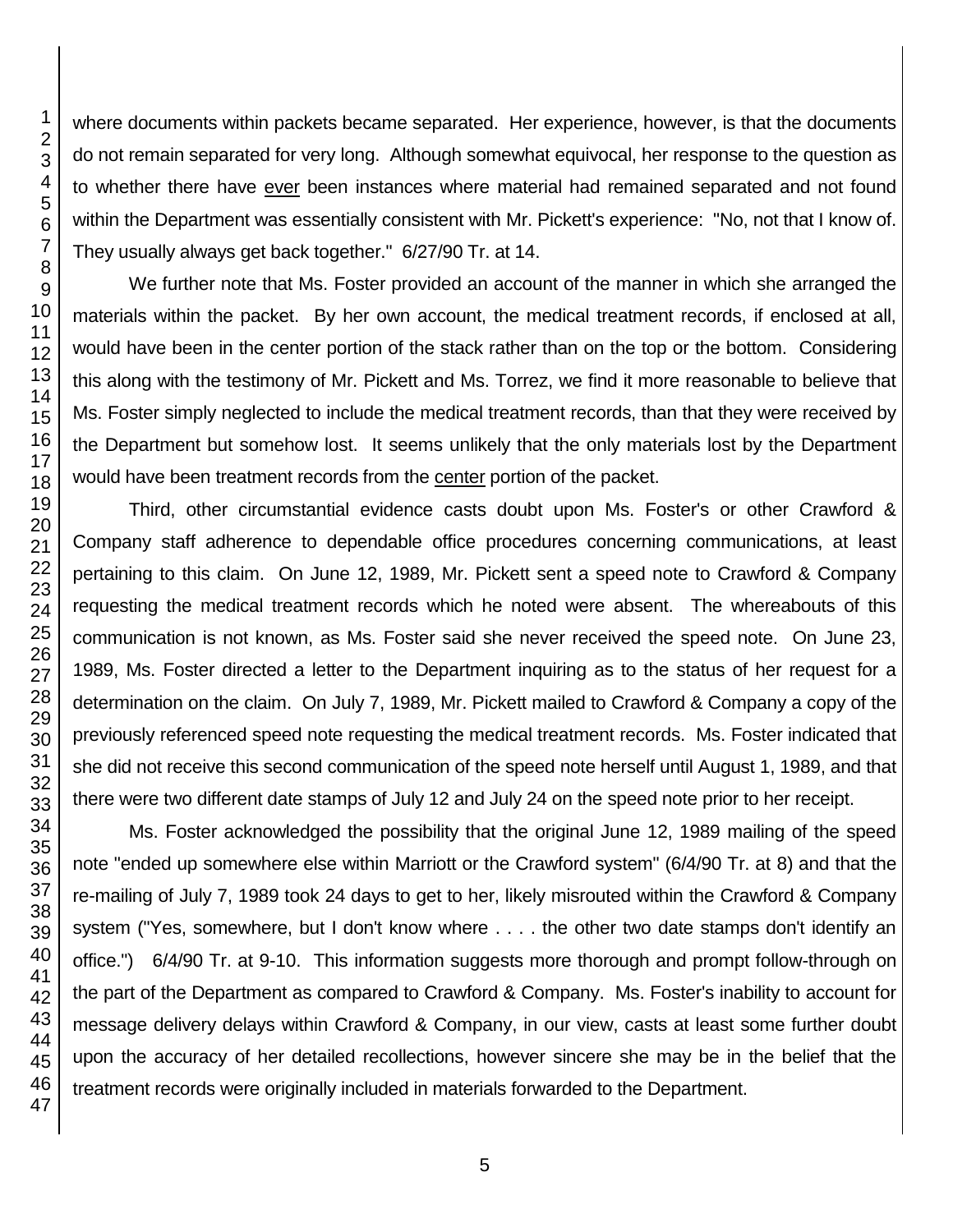In sum, our review of the record in this case convinces us that it is much more likely that Ms. Foster neglected to forward the treatment records, with the other materials to the Department than it is that she indeed forwarded the medical treatment records, but that they were not received by Mr. Pickett for some other reason. To find otherwise would seem to place an insurmountable burden on the Department in most contested cases of this sort.

We disagree with Ms. Foster's characterization that the Department is "saying that it's their word against mine and they don't make mistakes." 6/4/90 Tr. at 4. Rather, the reverse is true. The only evidence in this case in favor of the self-insured employer is Ms. Foster's own word. The Department, on the other hand, has shown that the packet as mailed was received and properly routed within the Department to the file and that the medical treatment records simply were not included. Other than Ms. Foster's word, it is sheer speculation that the Department was somehow at fault. We cannot conceive of any better procedures which the Department might follow, or more thorough proof which the Department might provide, to establish that a violation occurred and that a self-insured employer should be held accountable.

The Proposed Decision and Order accurately sets forth the factors which should be considered at a minimum in determining the amount of penalty to be assessed for violations of WAC 296-15-070(3). These include: (1) whether the employer intended to mislead the Department by withholding medical records at the time that a determination was requested; (2) the context and significance of the medical records not submitted to the Department; and (3) whether the employer in question had been previously found to be in violation of Department rules. In re Susan K. Irmer, Dckt. No. 89 0492 (March 13, 1990).

In Irmer, we determined that RCW 51.48.080 sets the maximum amount of penalty at \$500.00 and does not leave the specific amount of the penalty to the sole discretion of the Department or the Director. We noted that the Department had not at that time issued written guidelines for the assessment of penalties under RCW 51.48.080 and our belief that it would be most helpful if the Department would establish written criteria for this purpose. The record before us does not contain any reference to any such guidelines having been promulgated by the Department. However, we find a \$500.00 penalty is appropriate.

We have not determined that the Marriott Corporation, through Crawford & Company, actually intended to mislead the Department (factor (1)) or that the Marriott Corporation has previously been found to be in violation of Department rules (factor (3)). However, the Department has shown that the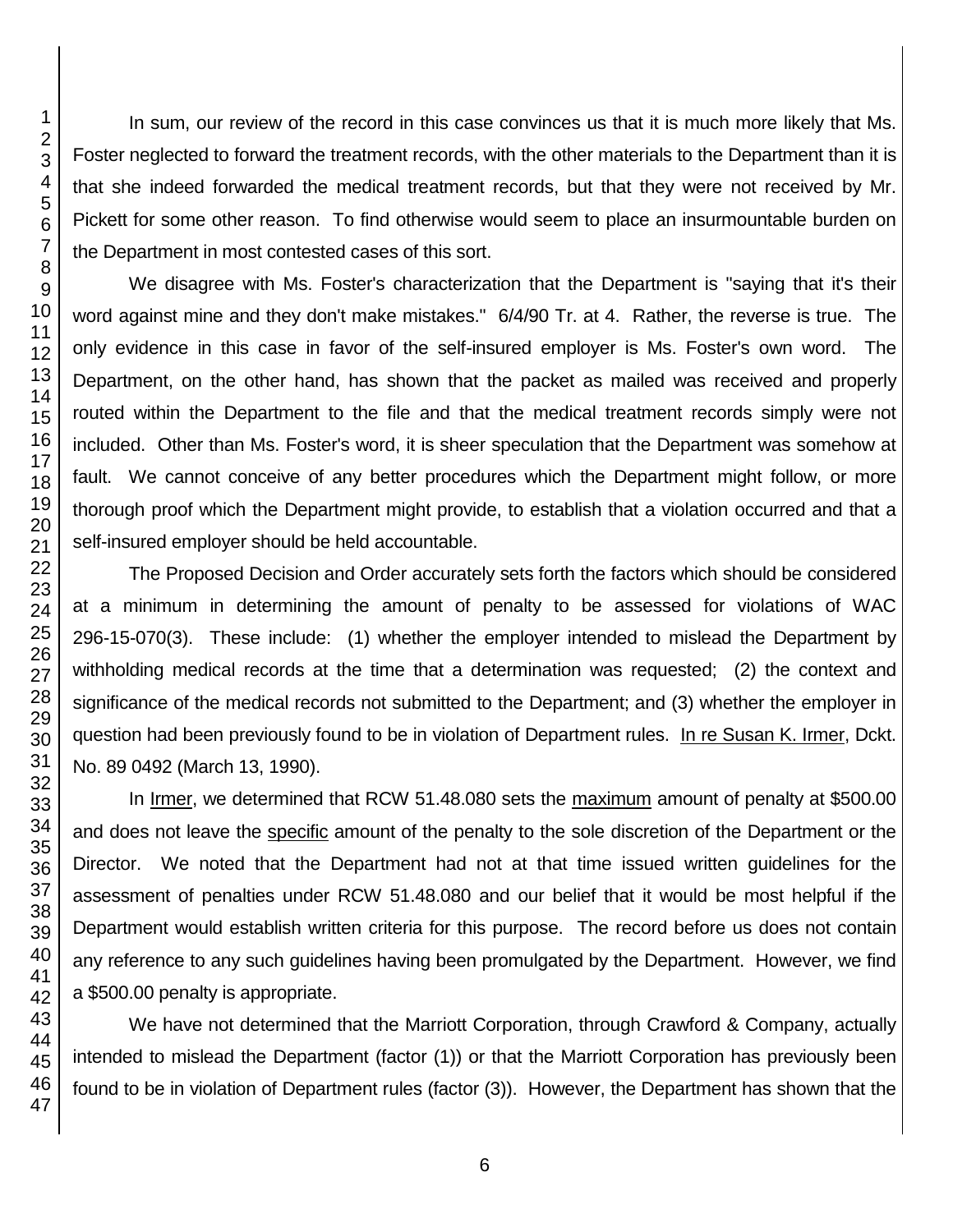content and significance of the medical records not initially submitted to the Department (factor (2)) was critical in this case. The then disability adjudicator, Mr. Pickett, testified that upon finally receiving the previously omitted treatment records, "[i]t was apparent that the attending physician had recommended further treatment and at that time closure was not appropriate and the issue needed to be clarified." 6/27/90 Tr. at 8. The claim was still not closed at the time of Mr. Pickett's testimony. Thus, the particular violation in this case was of the kind which, if it had remained unabated, would have cut at the very heart of fully informed and fair claim adjudication by the Department. The omitted information was contrary to the closure request made on behalf of the Marriott Corporation. In these particular circumstances, consideration of this factor alone justifies a maximum penalty of \$500.00 in our view.

We further note that WAC 296-15-070(3) requires that all medical reports are to be submitted with the request made for determination on behalf of Marriott Corporation. The request was received by the Department on May 15, 1989. Yet, the required medical treatment records were not received by the Department until at least some 2 1/2 months later, after August 1, 1989. This further delay occurred despite prompt and thorough follow-through by Mr. Pickett in an attempt to remedy the situation. The further delay was admittedly due to fault on the self- insured employer's end. We believe the inordinate delay in abating the violation, after proper notice had been given by the Department that a violation was occurring, further justifies a \$500.00 penalty in this case. We add, then, to the three factors which we considered minimum in Irmer, a fourth, that is, the length of time during which a discovered violation remains unabated after proper notice by the Department that a violation has occurred.

We adopt from the Proposed Decision and Order proposed Finding of Fact No. 1 and proposed Conclusion of Law No. 1. In addition, we make the following Findings of Fact and Conclusions of Law:

# **FINDINGS OF FACT**

- 2. Crawford & Company is the self-insured employer Marriott Corporation's service representative. On May 15, 1989, the Department of Labor and Industries received from Crawford & Company a self-insurer's report of occupational injury or disease (SIF-5) requesting a determination be made on Claim No. T-134675. The self-insurer's service representative did not forward all medical reports and other pertinent information on the claim in its possession with this request. The medical treatment records in the self-insurer's possession were omitted.
- 3. The medical treatment records omitted were not forwarded to the Department until sometime after August 1, 1989, after two follow-up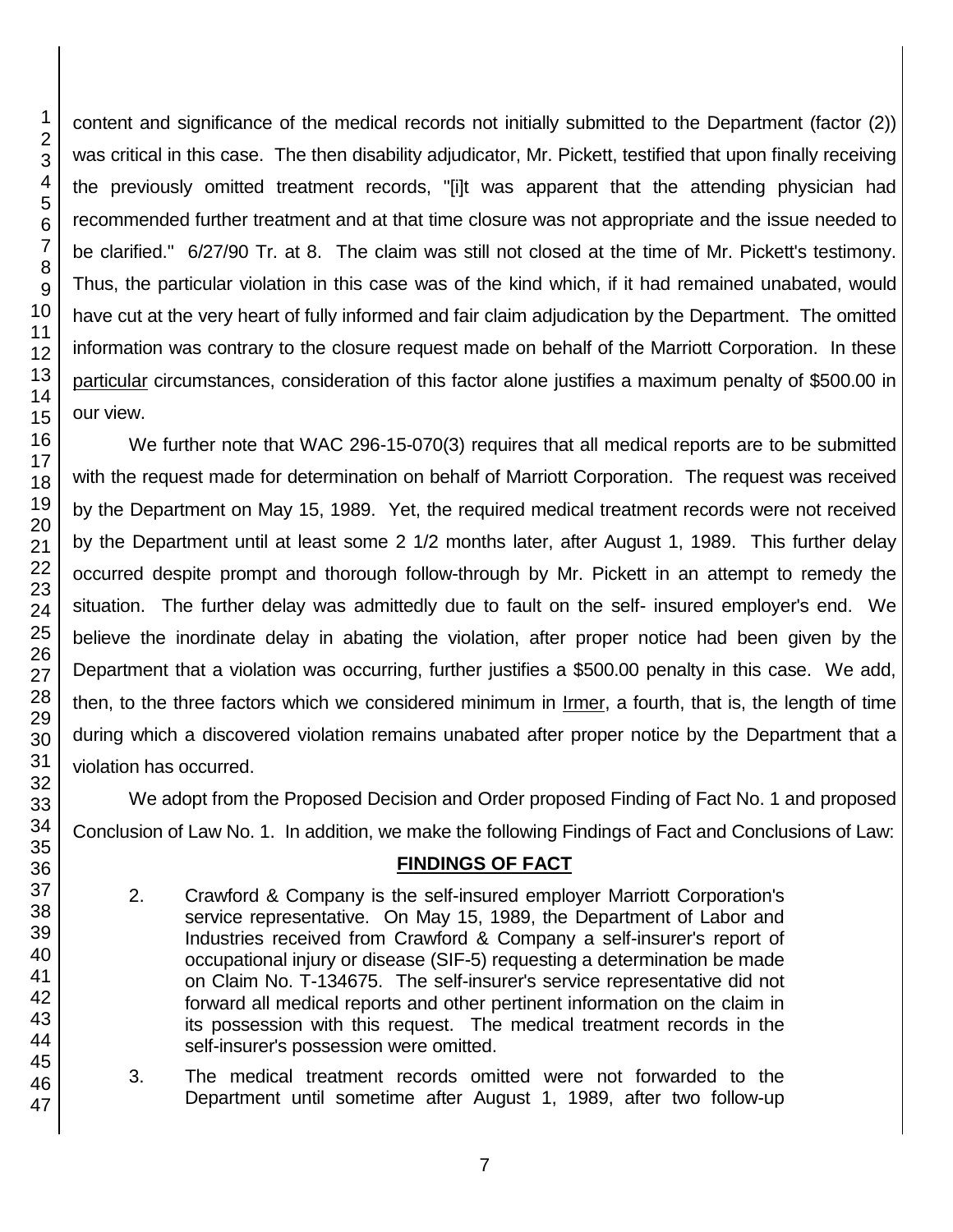requests had been made by the Department. These follow-up requests were dated June 12, 1989 and July 7, 1989.

4. The omitted medical treatment records called into question the advisability of granting the self-insurer's request that the claim be closed. It was apparent from the omitted medical treatment records that the attending physician had recommended further treatment.

#### **CONCLUSIONS OF LAW**

- 2. The self-insurer, Marriott Corporation's failure to forward medical treatment records as described in Findings of Fact Nos. 2 and 3 was a violation of WAC 296-15-070(3), for which RCW 51.48.080 allows a maximum penalty of \$500.00.
- 3. A maximum penalty in the amount of \$500.00 is appropriate in this case because the omitted medical treatment records had a direct bearing upon appropriate claim adjudication and because the violation remained unabated for a substantial period after proper notice of the violation was given by the Department to the self-insurer, Marriott Corporation.
- 4. The order of the Department of Labor and Industries dated November 7,1989 which affirmed an order dated October 9, 1989, which ordered that the self-insured employer be assessed a penalty of \$500.00 as prescribed by RCW 51.48.080 for a violation of WAC 296-15-070(3) for failure to submit to the Department with a request for final determination on the claim all medical reports and other pertinent information in the self-insured employer's possession, is correct and is affirmed.

It is so ORDERED.

Dated this fourth day of March, 1991.

BOARD OF INDUSTRIAL INSURANCE APPEALS

/s/  $\,$ SARA T. HARMON Chairperson

/s/  $\,$ 

FRANK E. FENNERTY, JR. Member

# **DISSENT**

I disagree with the conclusions reached by the Board majority. The Proposed Decision and Order of our industrial appeals judge has very adequately and fairly analyzed the issues here. In particular, I adopt as my own the discussion and conclusions set forth in the Proposed Decision and Order from page 6, line 3, through page 7, line 17. In short, I accept the truth of the facts as testified to by Ms. Heather Foster.